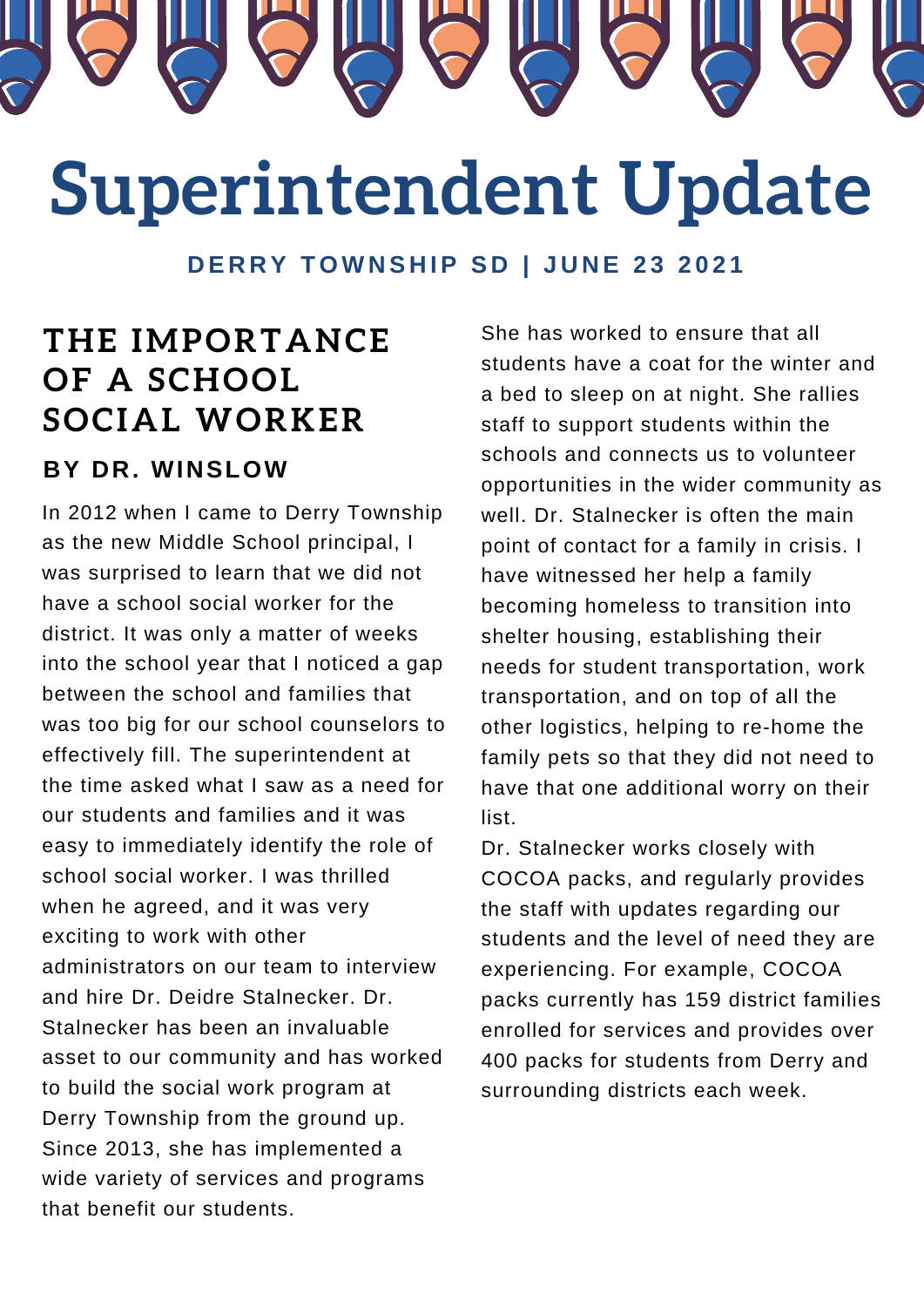What exactly does a school social worker do? While this is not an exhaustive list, it illustrates some of the services that Dr. Stalnecker provides:

- Helps families navigate through complicated paperwork for services such as free or reduced internet, free and reduced lunch rates and other services that benefit students
- Helps families who have a truant student to create a sustainable plan for getting to school
- Works with students on a one-to-one basis for behavioral or mental health support
- Connects families to needed community services such as therapy/counseling, legal services, assistance programs, transportation, and food services
- Supports district work in Social Emotional Learning
- Provides crisis intervention to individual students or families
- Provides professional learning to the staff and the greater community on what poverty looks like in Derry Township and how it can impact students and families

Conducts home visits; this year Dr. Stalnecker made 276 home visits. Some of these are weekly visits to deliver COCOA packs, while they also provide the opportunity to regularly check in on a family who may need additional support or resources

Essentially, Dr. Stalnecker works to mobilize family, school, and community resources to enable children to learn as effectively as possible in their educational programs.

Each June, Dr. Stalnecker reports out valuable data that she has tracked throughout the school year. Those data are provided for you on page 3 as a snapshot of district needs and interventions from the social work perspective. Dr. Stalnecker's diligent work with students and phenomenal relationship building skills with families helps to ensure that there are safety nets in place for our most vulnerable students, thus providing them the support and opportunities they need to stay engaged in their learning and on a forward trajectory for their educational goals.

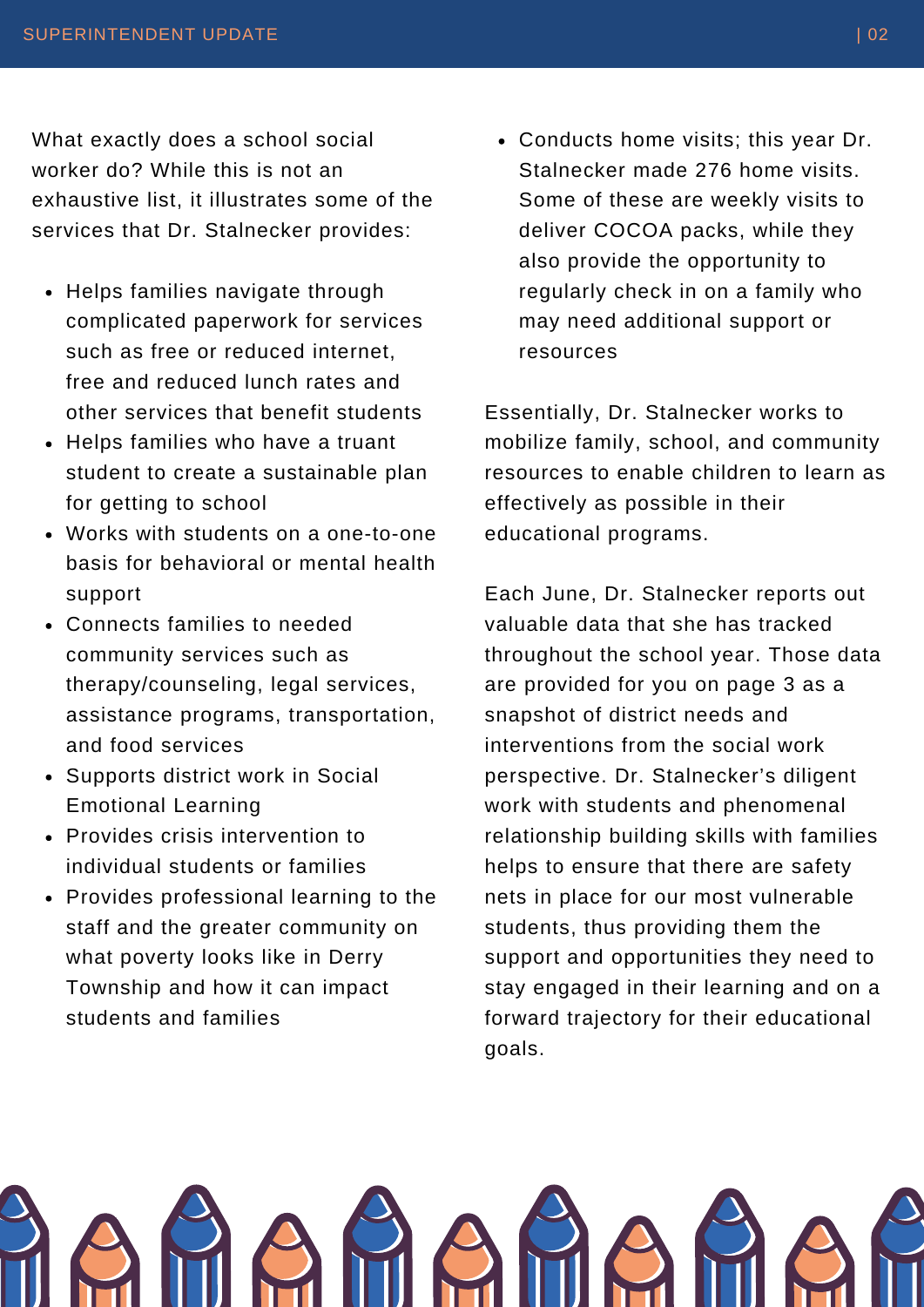## **SOCIAL WORKER UPDATE DR. DEE STALNECKER**

#### **McKinney-Vento Families**

Derry Township School District identified 37 students as homeless this year. This is significantly higher than in years past. Although there was a moratorium on evictions due to nonpayment of rent, families were still evicted due to loopholes or non-covid related reasons. Throughout this school year, 13 students were in hotels at least part of the school year, 3 were unaccompanied minors, 4 were in a program for persons experiencing homelessness. The remaining are living with other family/friends.

21 students will potentially begin next school year with a homeless status. 3 students graduated and 10 students are now living in permanent housing.





### **Student Attendance Improvement Plan (SAIP)**

This year we completed 131 SAIPs which is far more than we have done in previous years. Of those 131, 12 students moved or were otherwise not available to collect post-SAIP attendance data.

Throughout the school year we completed 16 SAIPs in the Early Childhood Center and Elementary School, 65 SAIPs in the Middle School and 38 SAIPs in the High School.

When parents were asked to attend a SAIP meeting, we had 51 parents attend and 67 parents decline. Of the 51 parents that attended, we saw 44 student attendance increase overall. With the parents that did not attend, 50 student's attendance still increased.

11 children and youth referrals were made for truancy. Four of those cases were immediately closed without assessment because it was too late in the school year to do take action (4/26). The other 7 cases had contact made with the family and were subsequently closed.